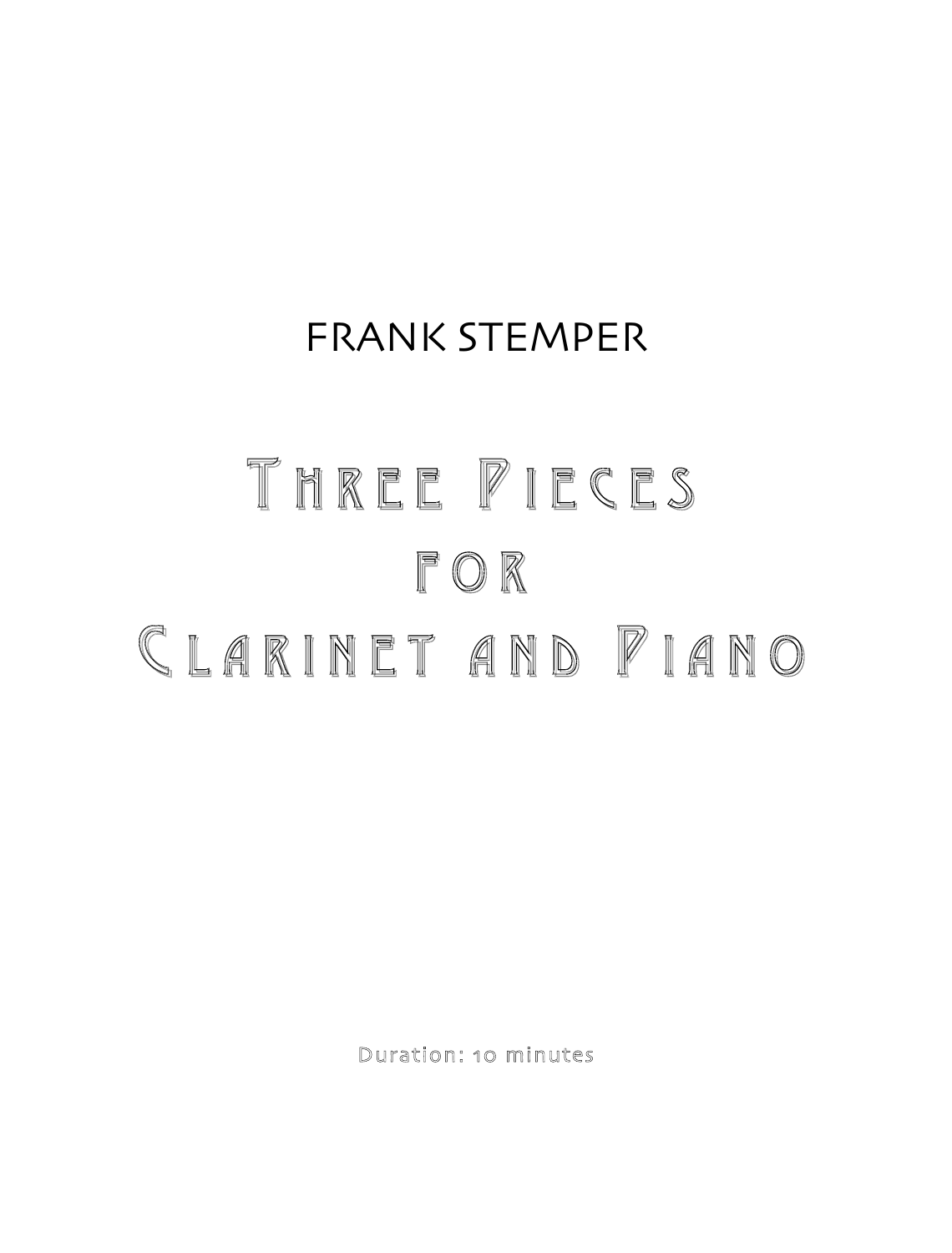### THREE PIECES FOR CLARINET AND PIANO

#### **Notes:**

- 1. This is a transposed score for performance, i.e. the clarinet is written a step higher than it sounds and with page **turn considerations.**
- **2.** *n* **= nienté, absolutely no sound; often preceding a cresc. or following a decresc.**
- 3. • This symbol is used to signify a maximum or "over the top" dynamic: loud, *pointed and piercing* for the **clarinet; loud, rumbling and banging for the piano.**
- **4. Accidentals hold through the measure, but there are many redundant, cautionary, reminder accidentals included for clarification.**
- 5. An accent over a rest means to bring out the silence by getting somewhat louder just before the cutoff and sudden silence. Because an accented rest usually follows a crescendo of some sort, this should be easily and naturally **accomplished.**
- **6.**  $\mathbf{f}$   $\mathbf{f}$  = exactly like  $\mathbf{f}$  but violently louder and immediately silent.
- 7.  $\ddot{\ddot{\cdot}}$  = This symbol is used to alert the pianist to frequent clef changes, which are often uncommon (eg.  $\&$ ).
- **8. Regardless of their written duration, all staccato notes are the same length – short and sharp.**
- 9. In the several places where the rhythm is obviously a written rall. or accel., the performers may improvise or take **freedom to make these events sound more natural.**
- **10. Grace notes are always before the beat and as fast as possible.**
- 11. This is a possible fingering for the multiphonic in measure 12 of Piece No. II. The desire is to create an obtuse variation of the piano chord from the preceding measure – a distorted repetition of that chord. Therefore, if **this particular multiphonic isn't possible, other variations may be created and substituted by the performer.**

FRANK STEMPER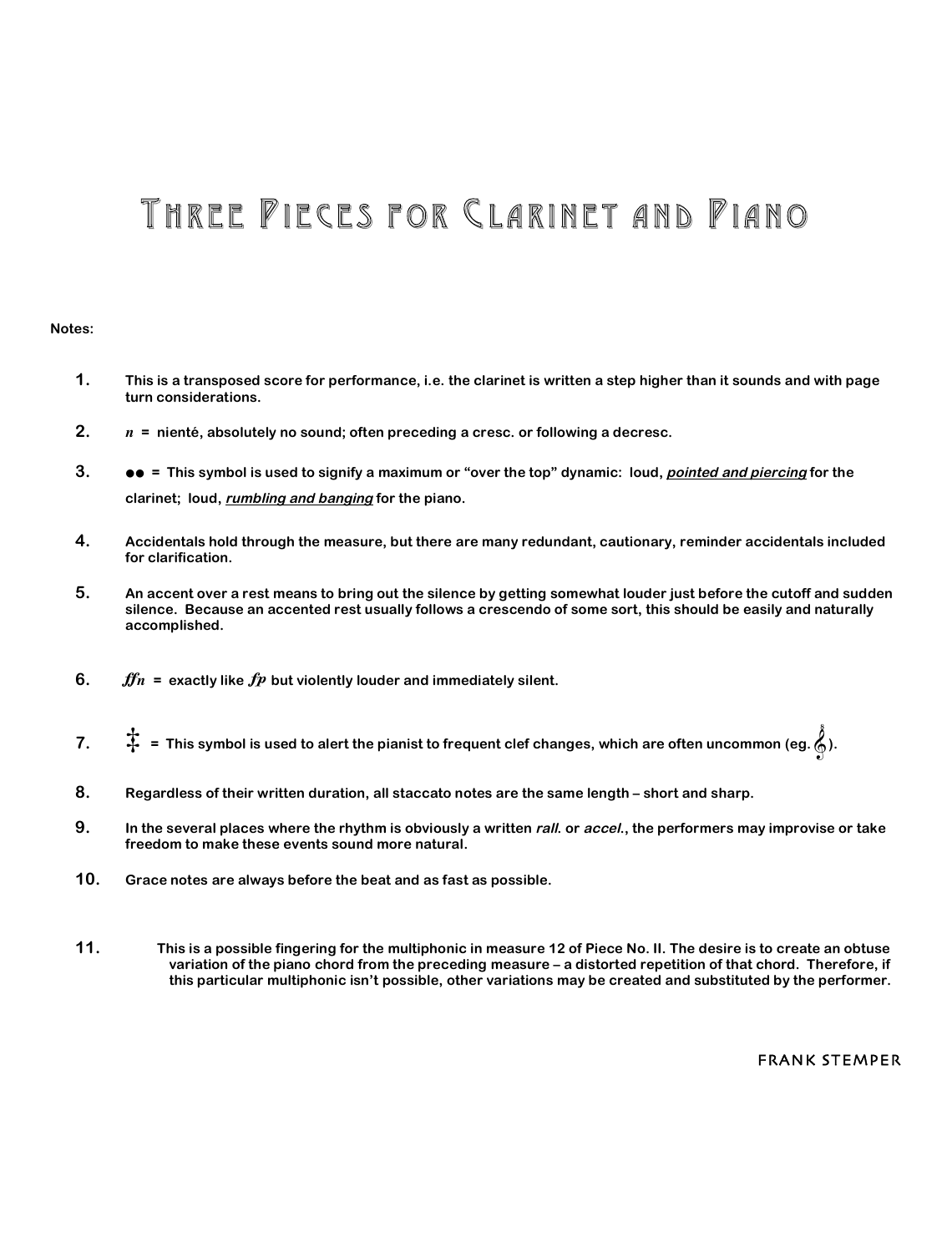## three pieces for clarinet and piano



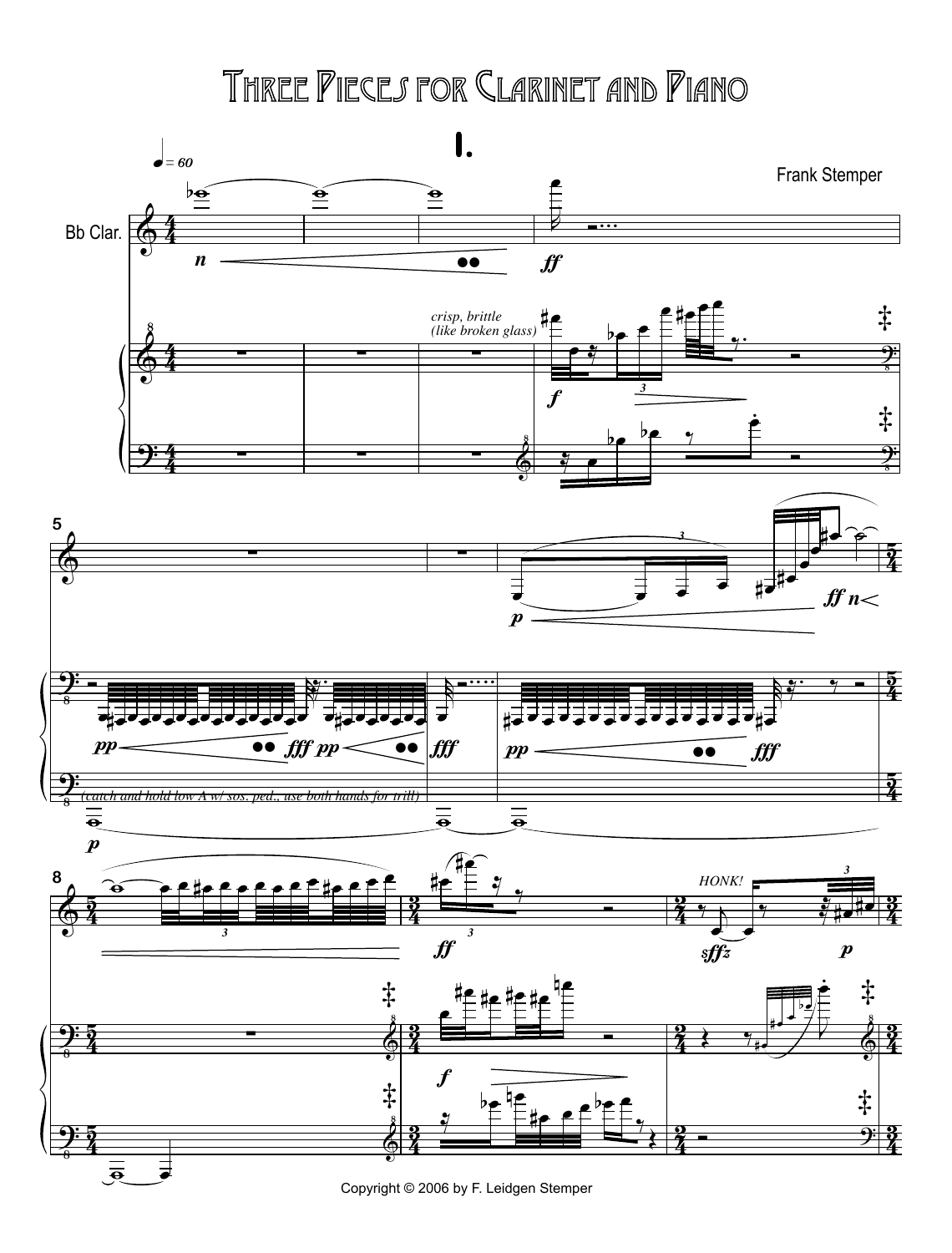*gliss. - a step or less while fading*



.

.

˙ ˙

#

*5*





2

 $\zeta$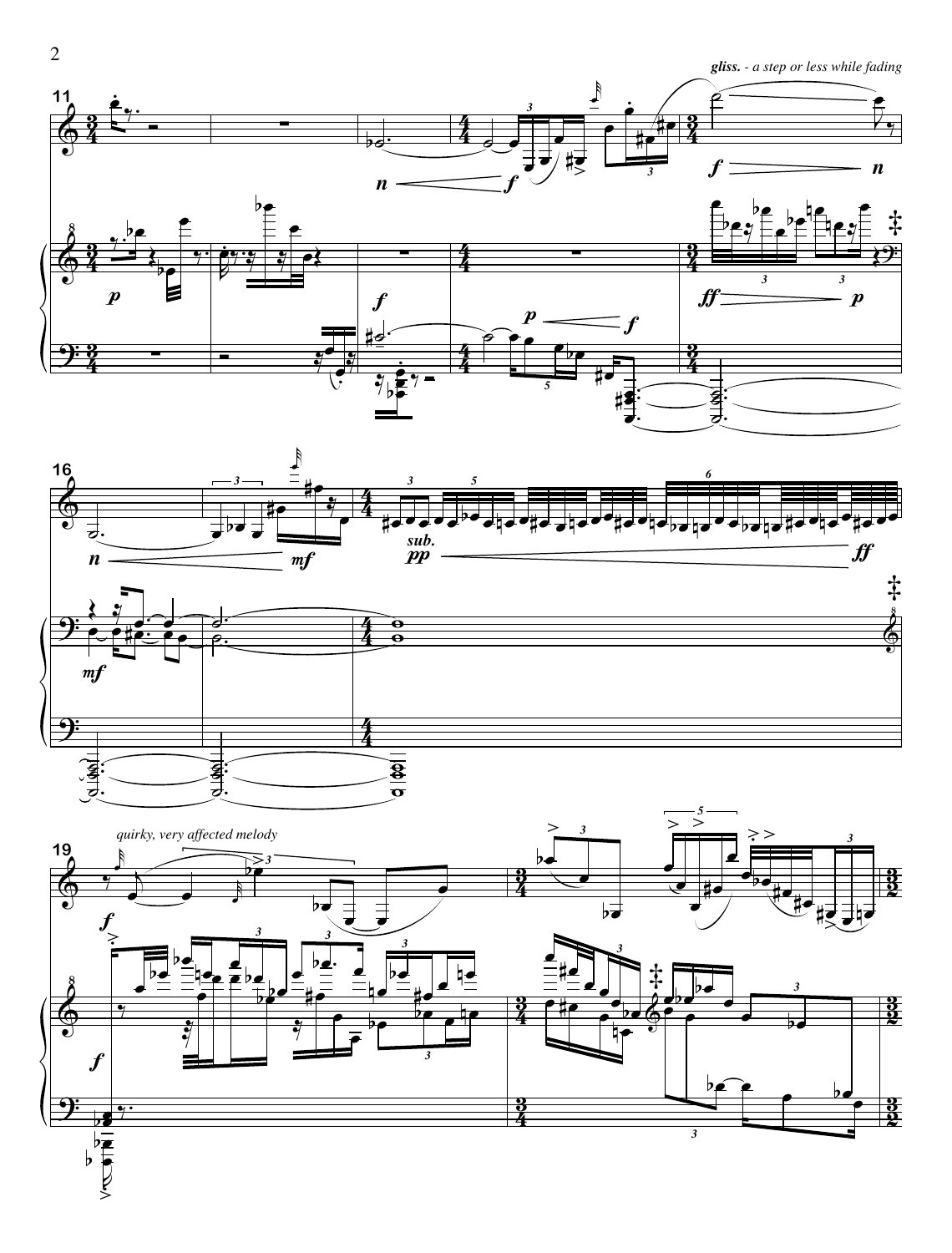



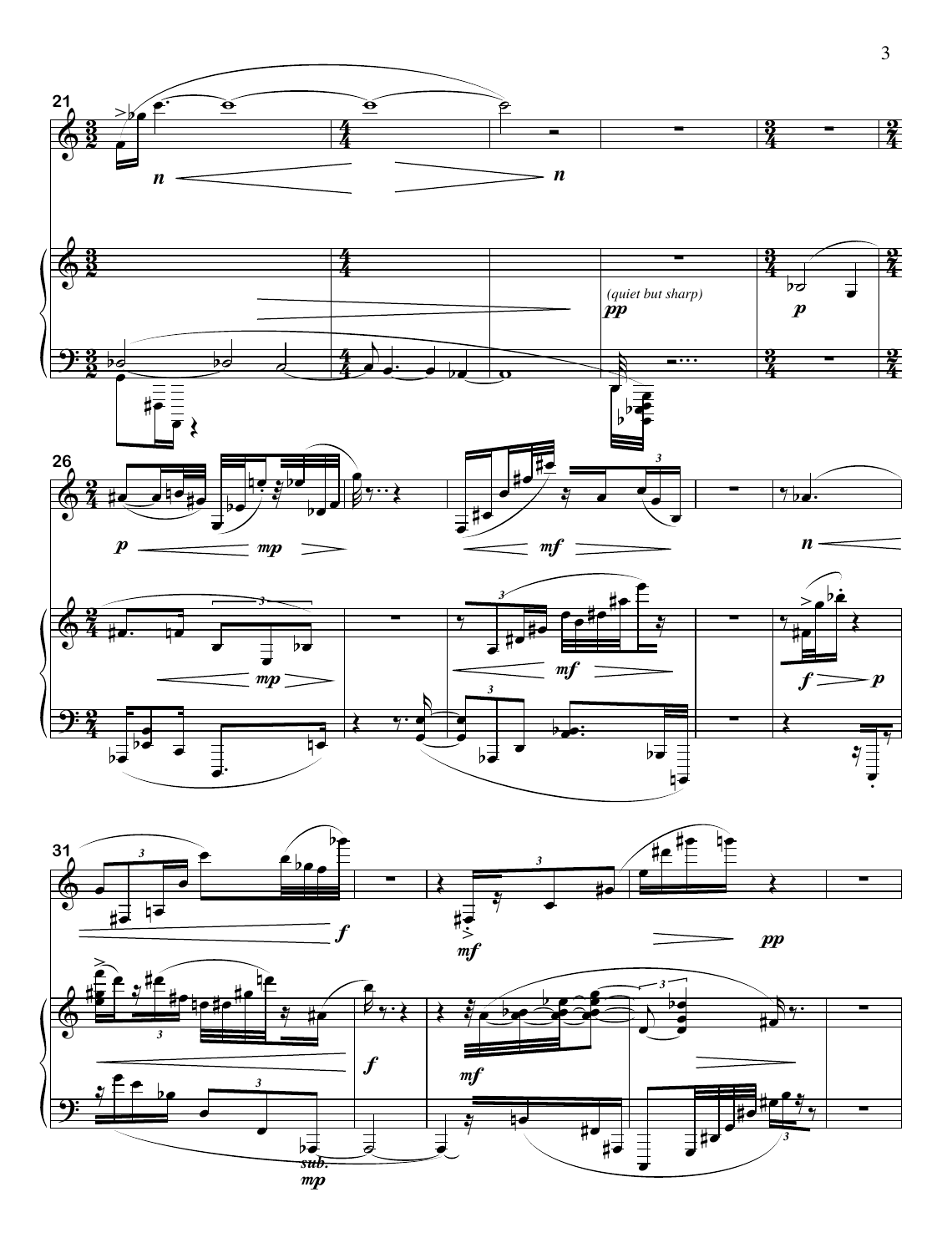



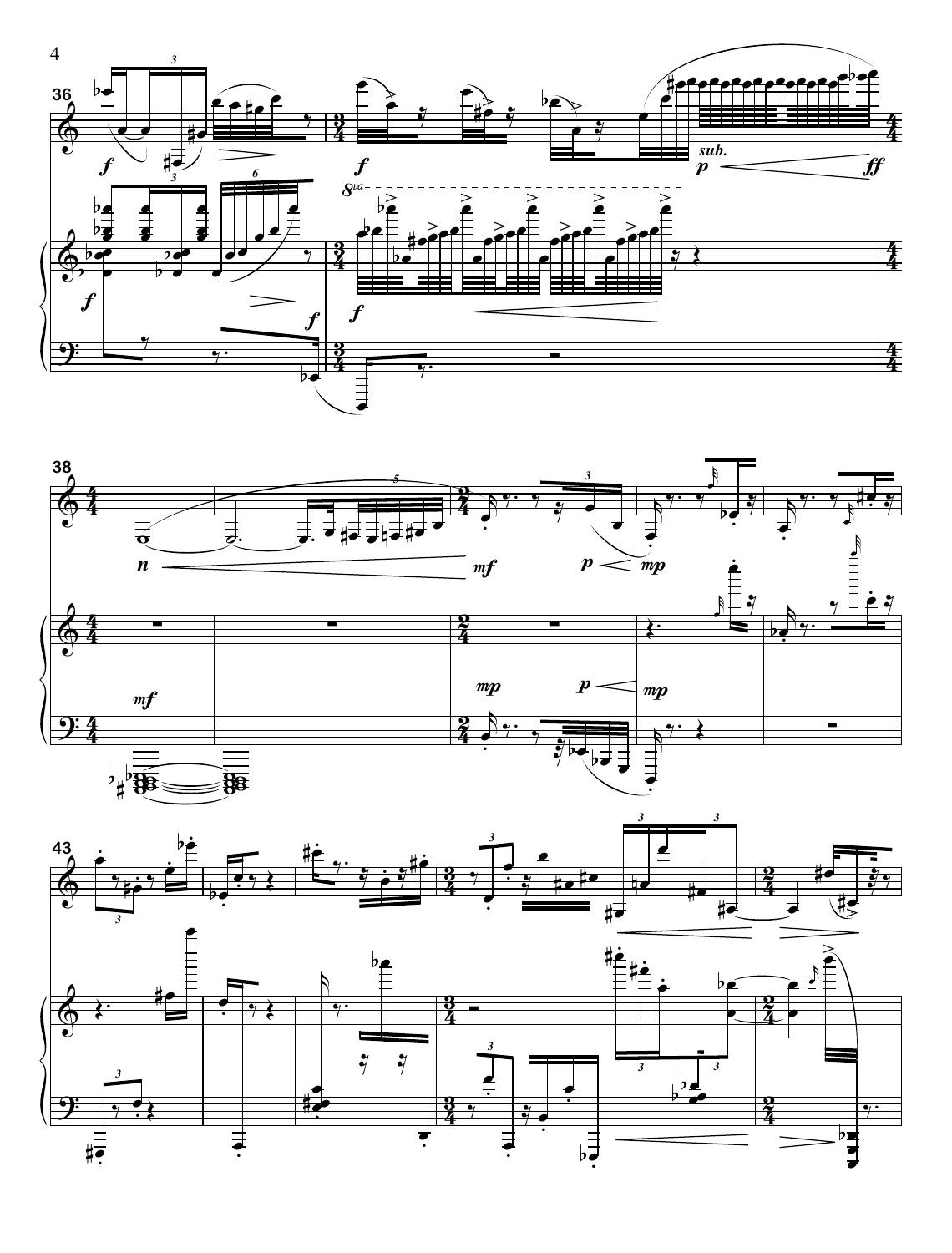







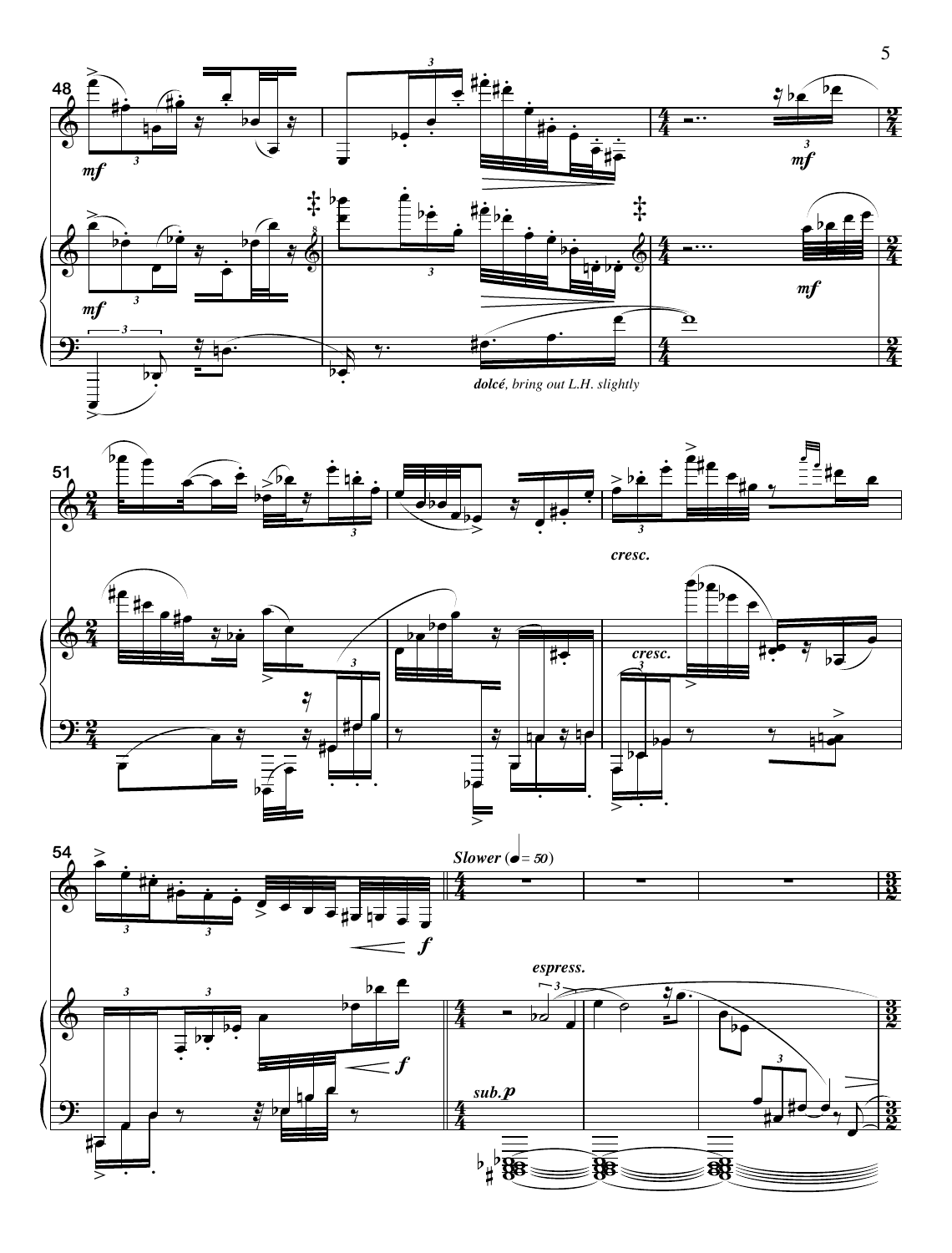



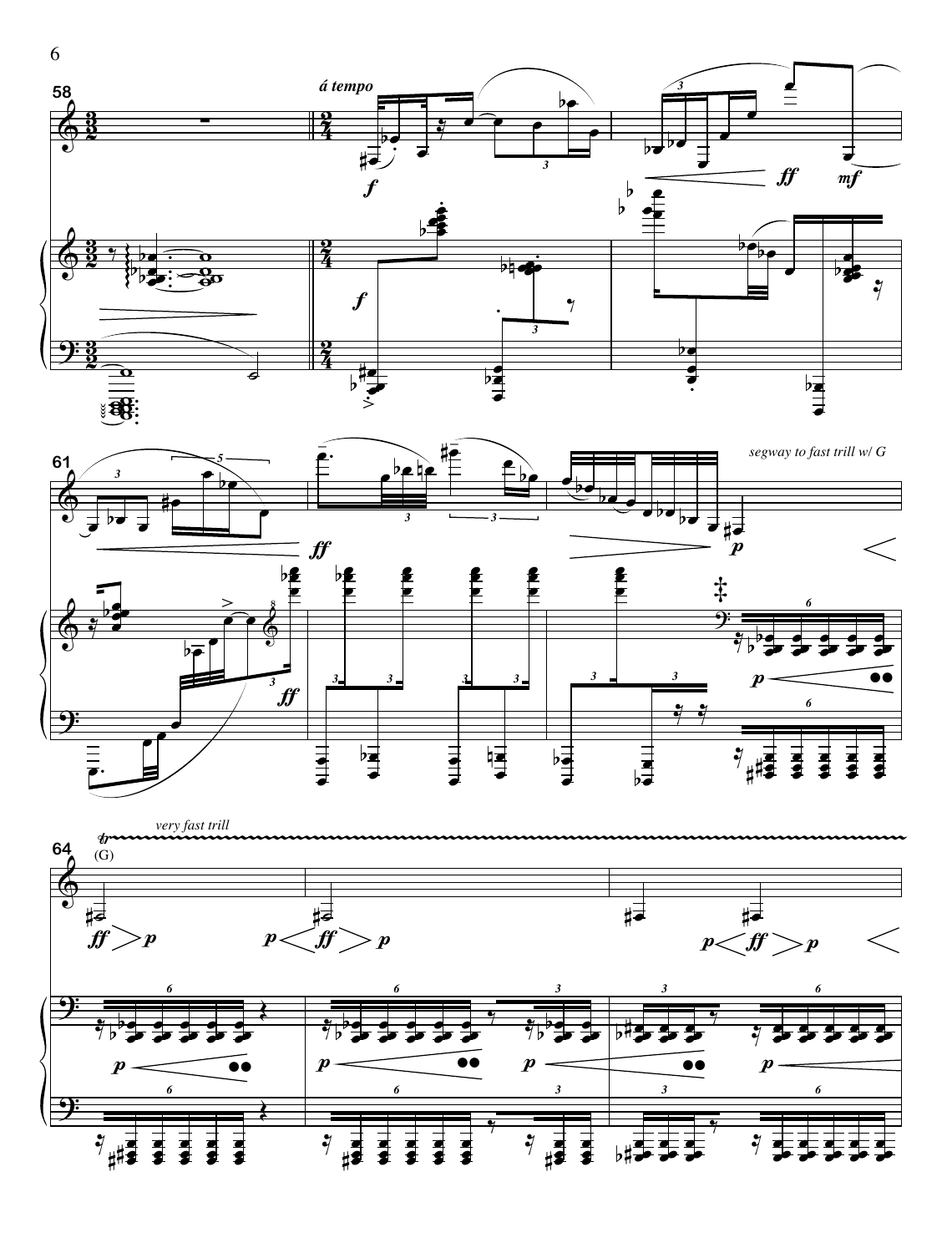



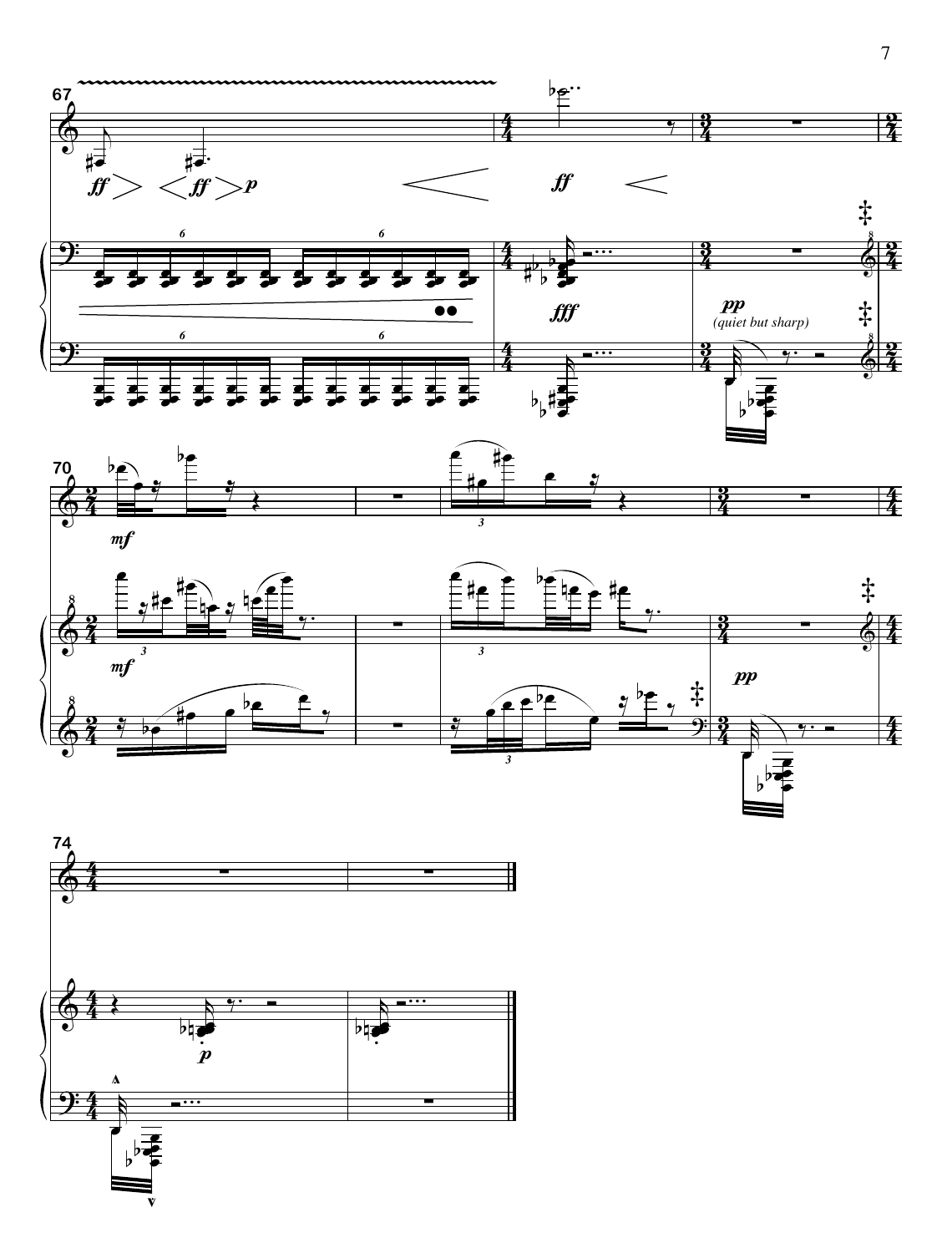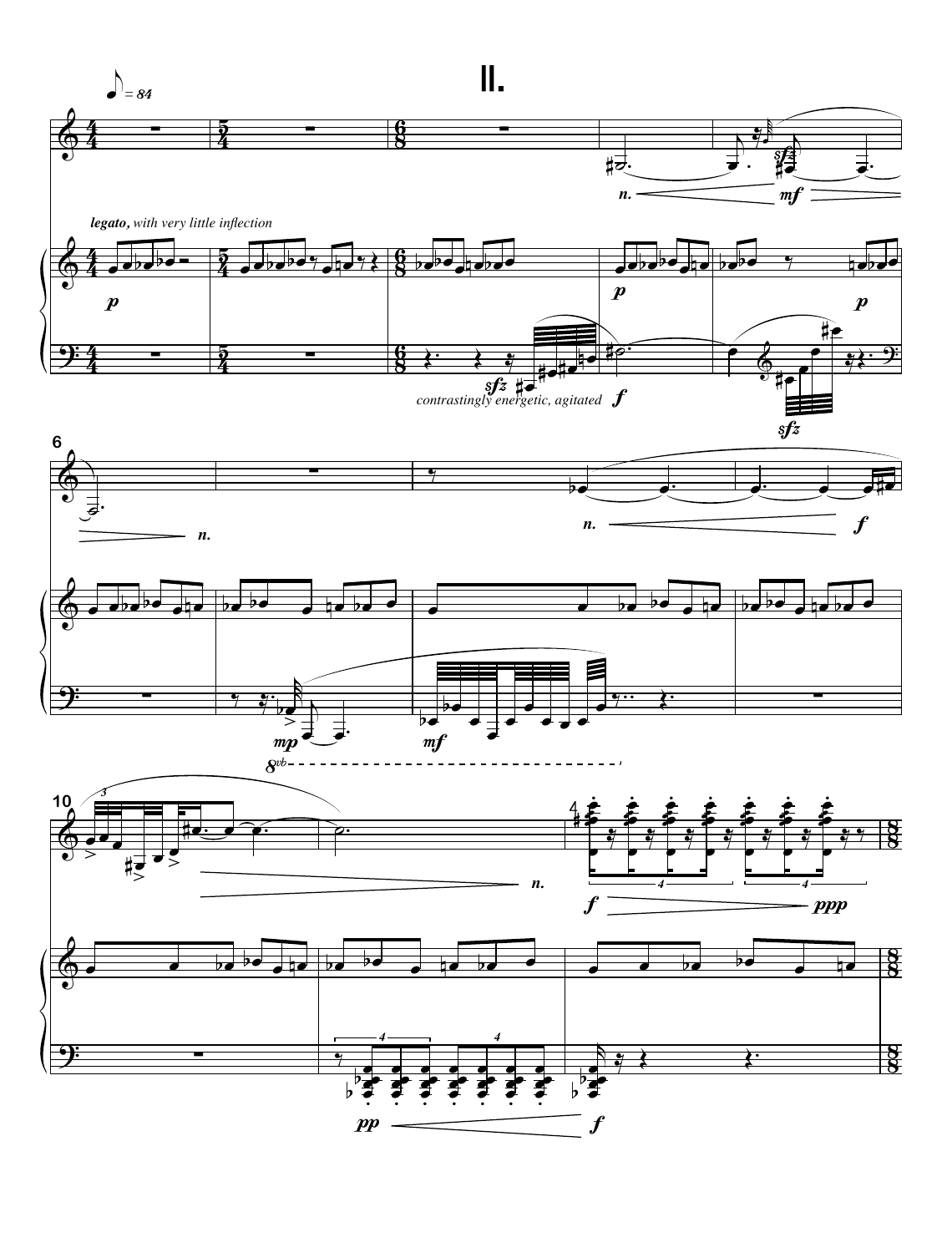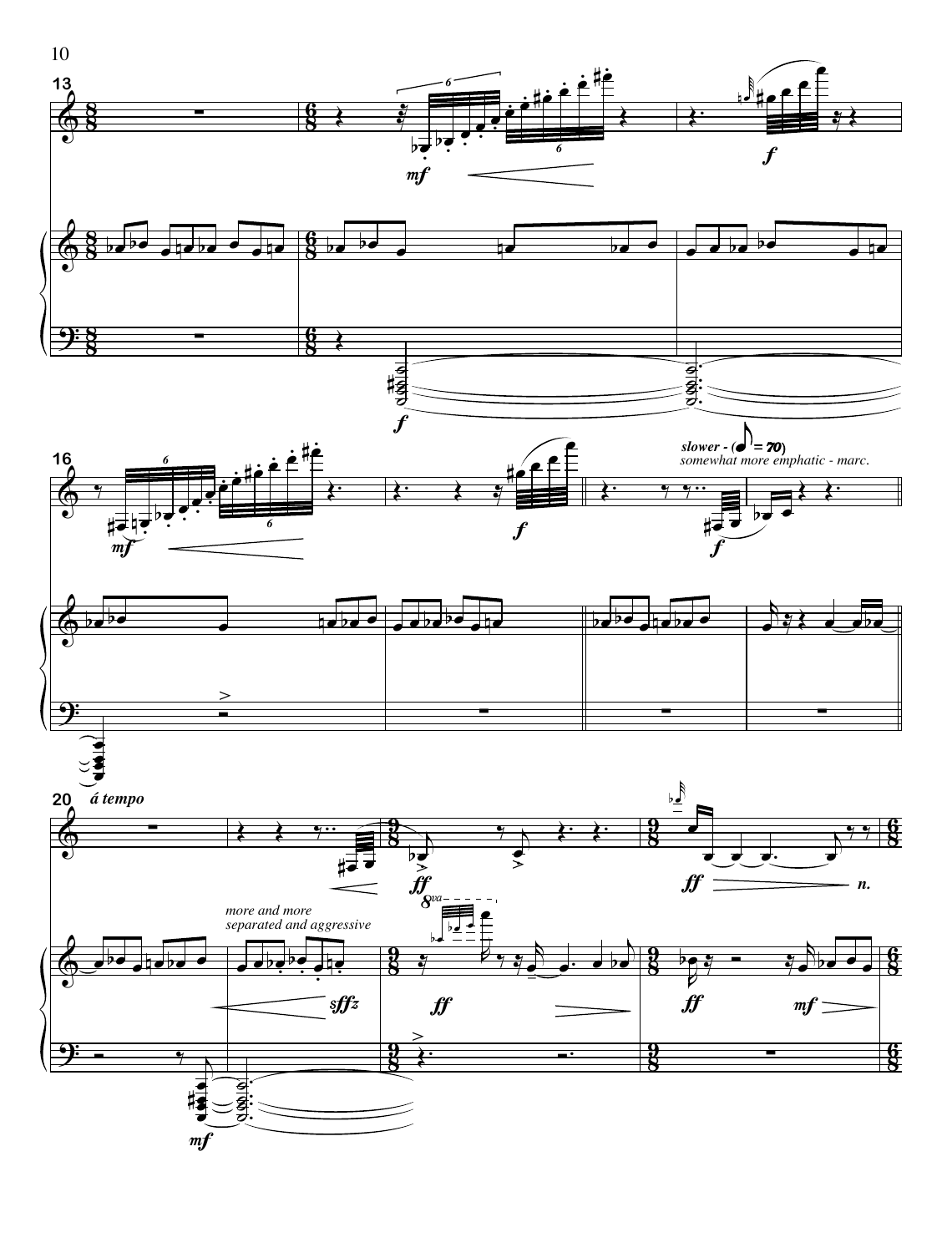

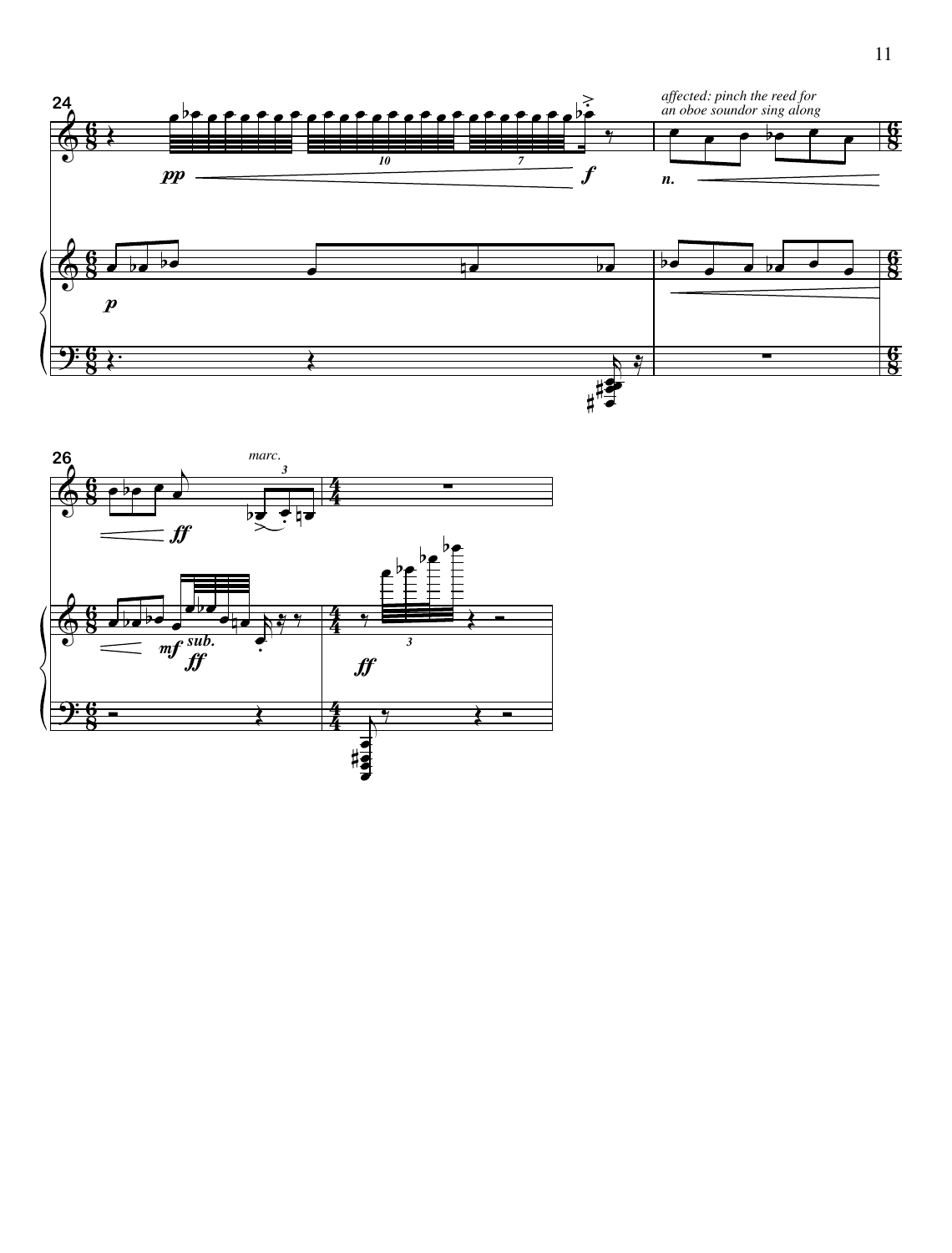



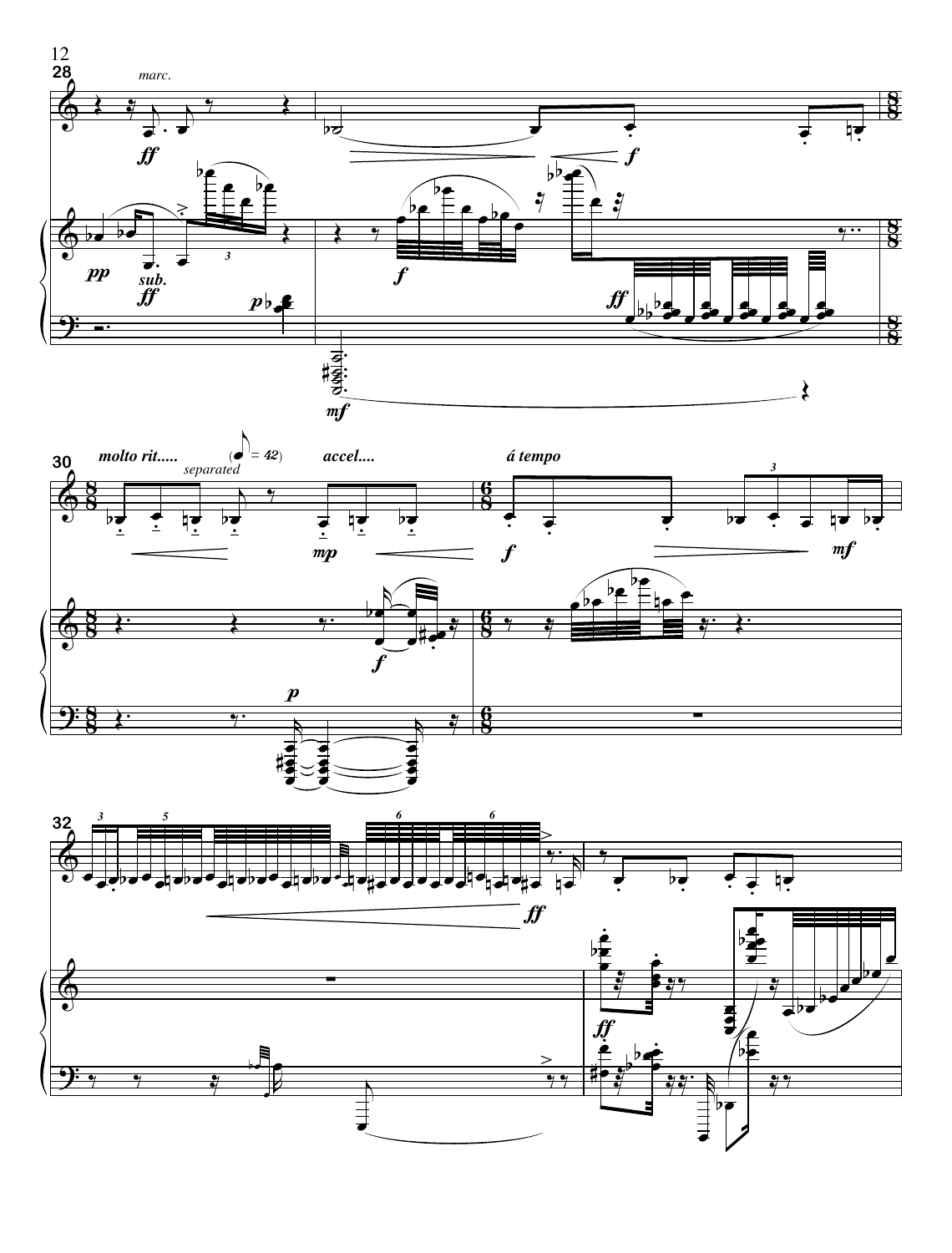





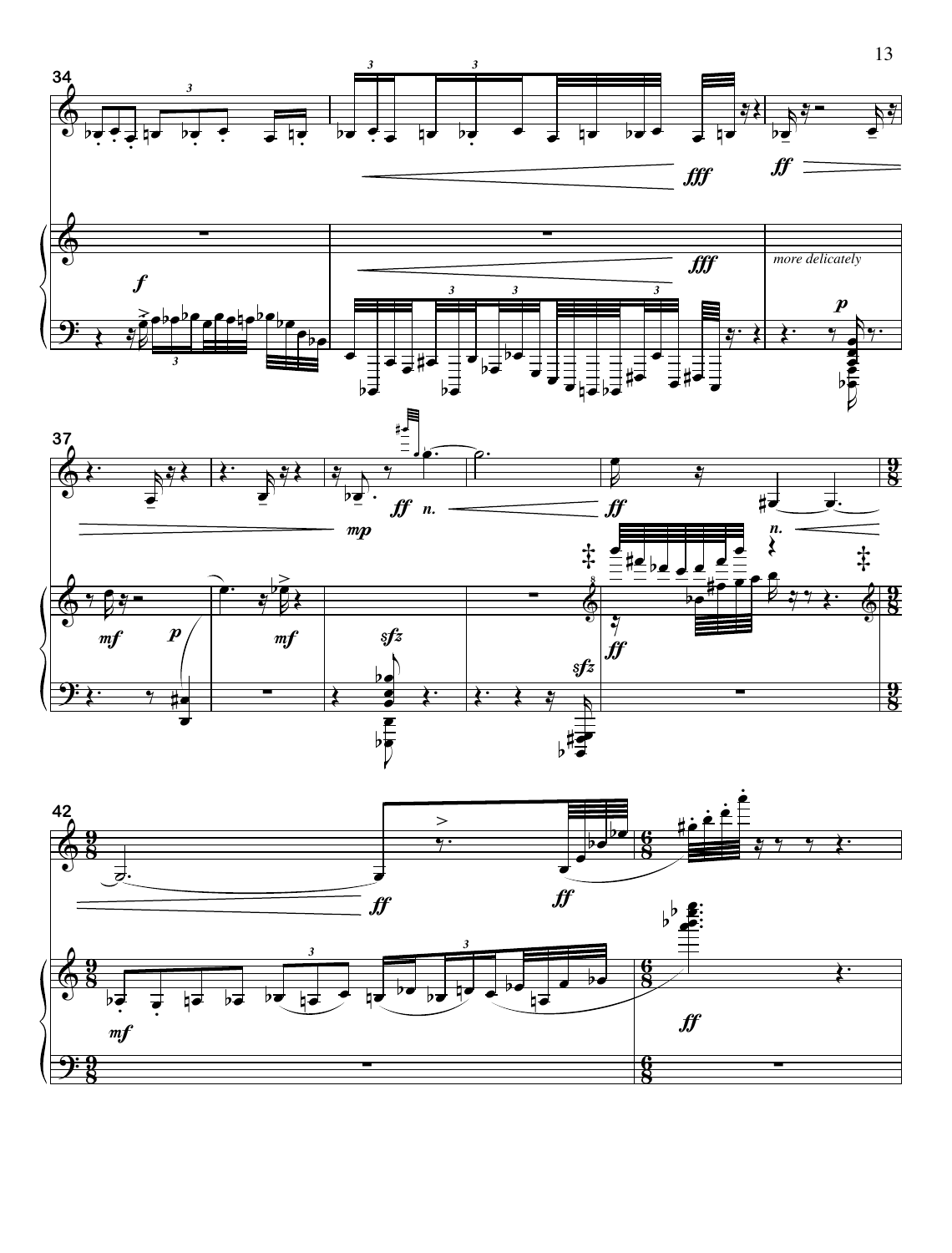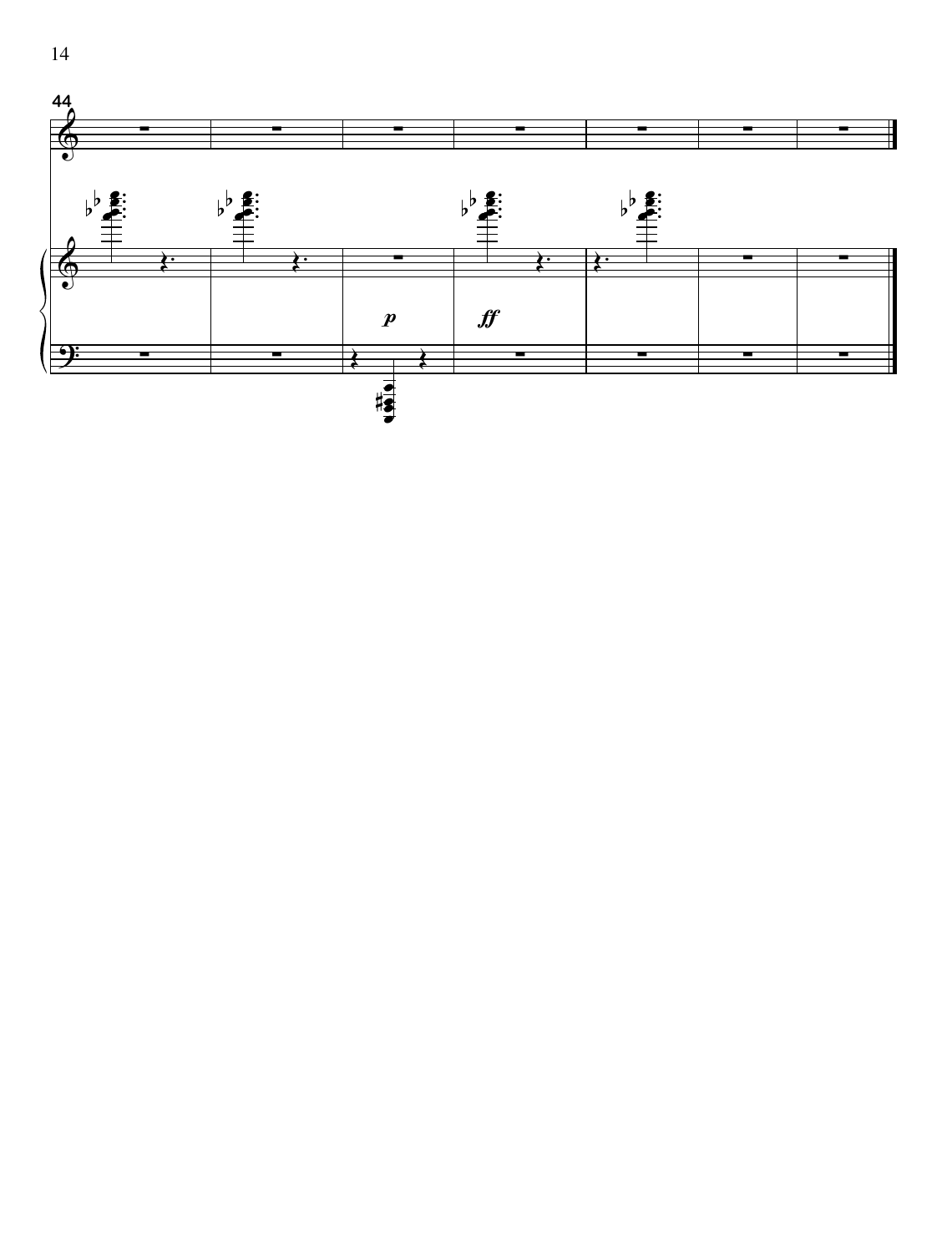III.



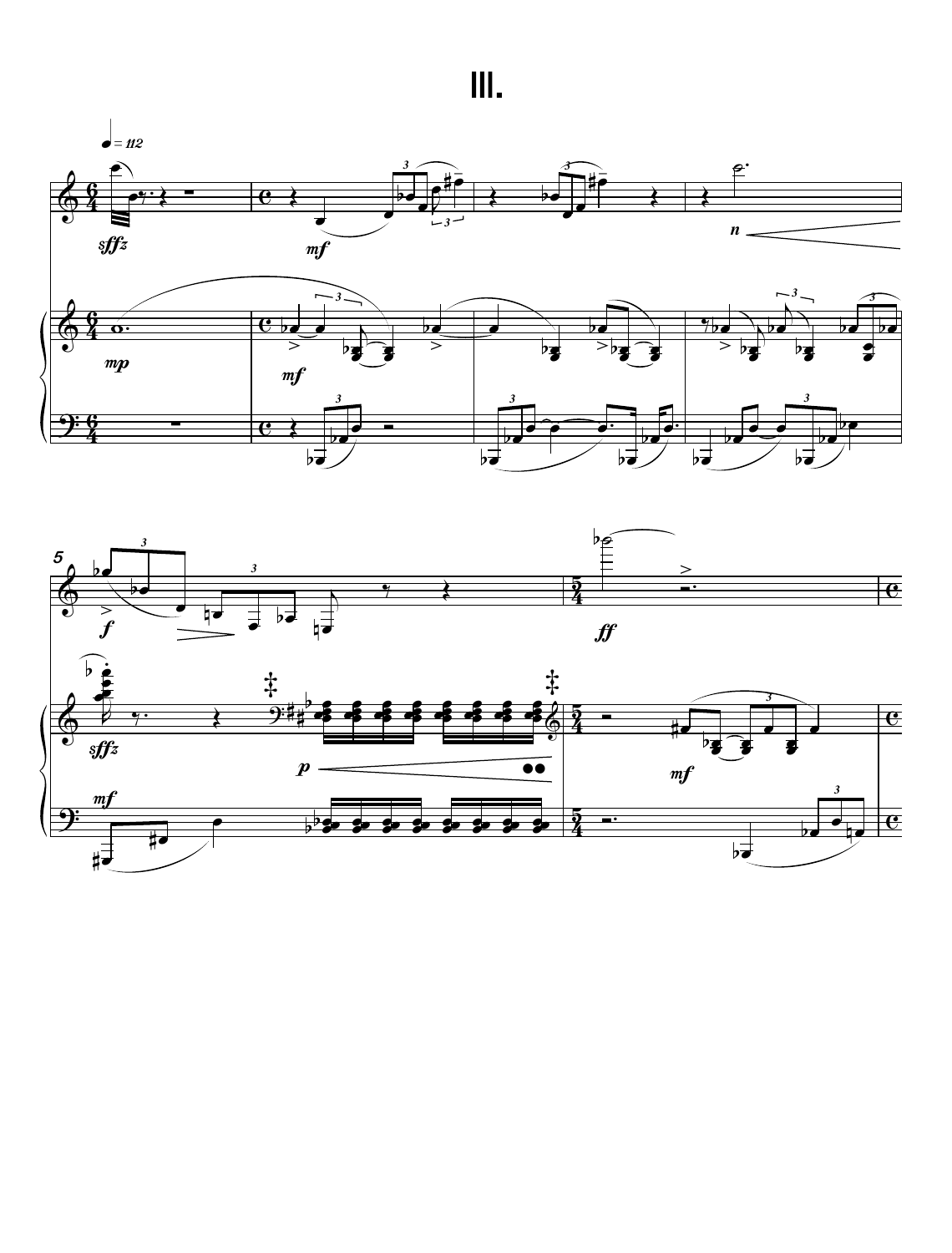





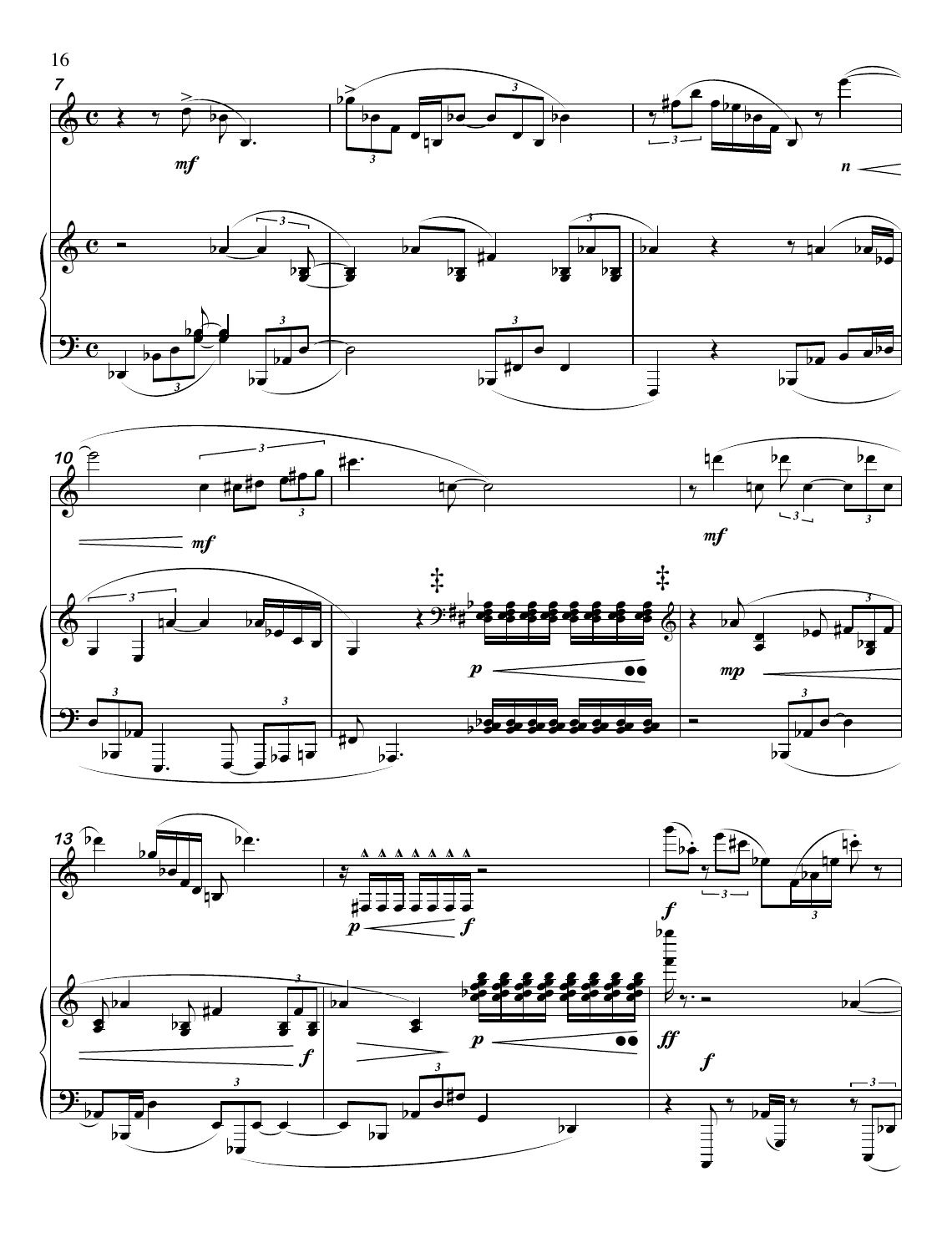



œ

œ

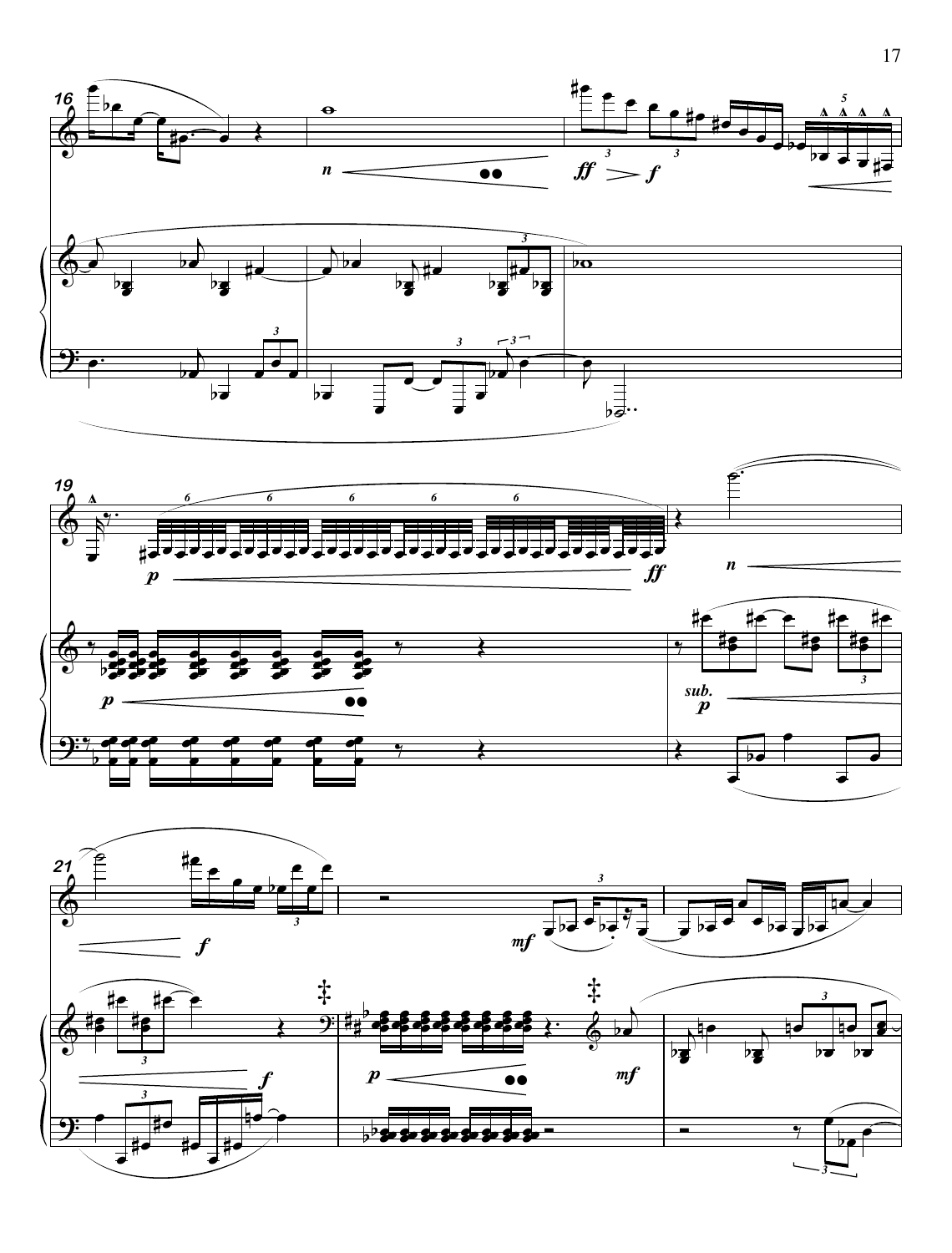





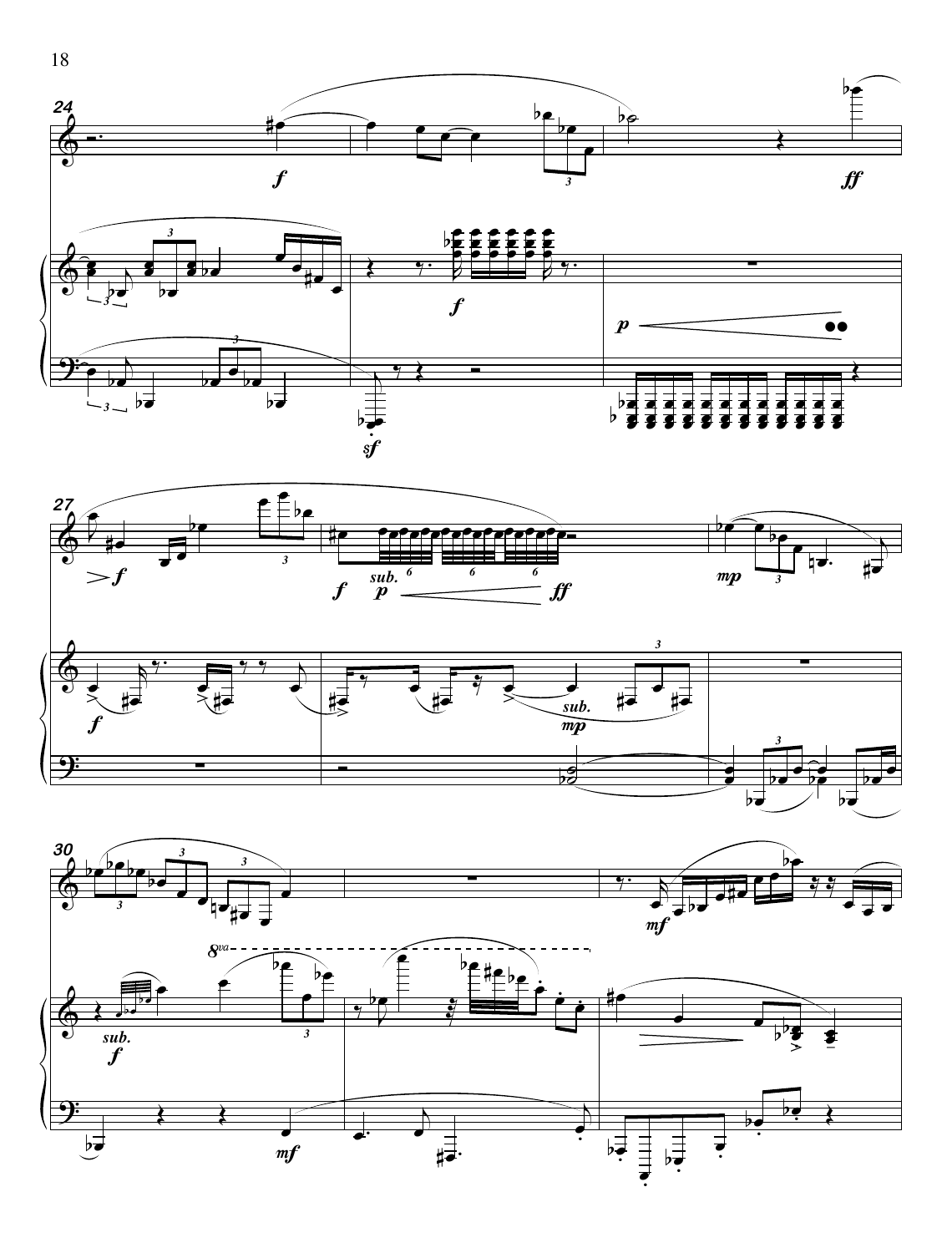





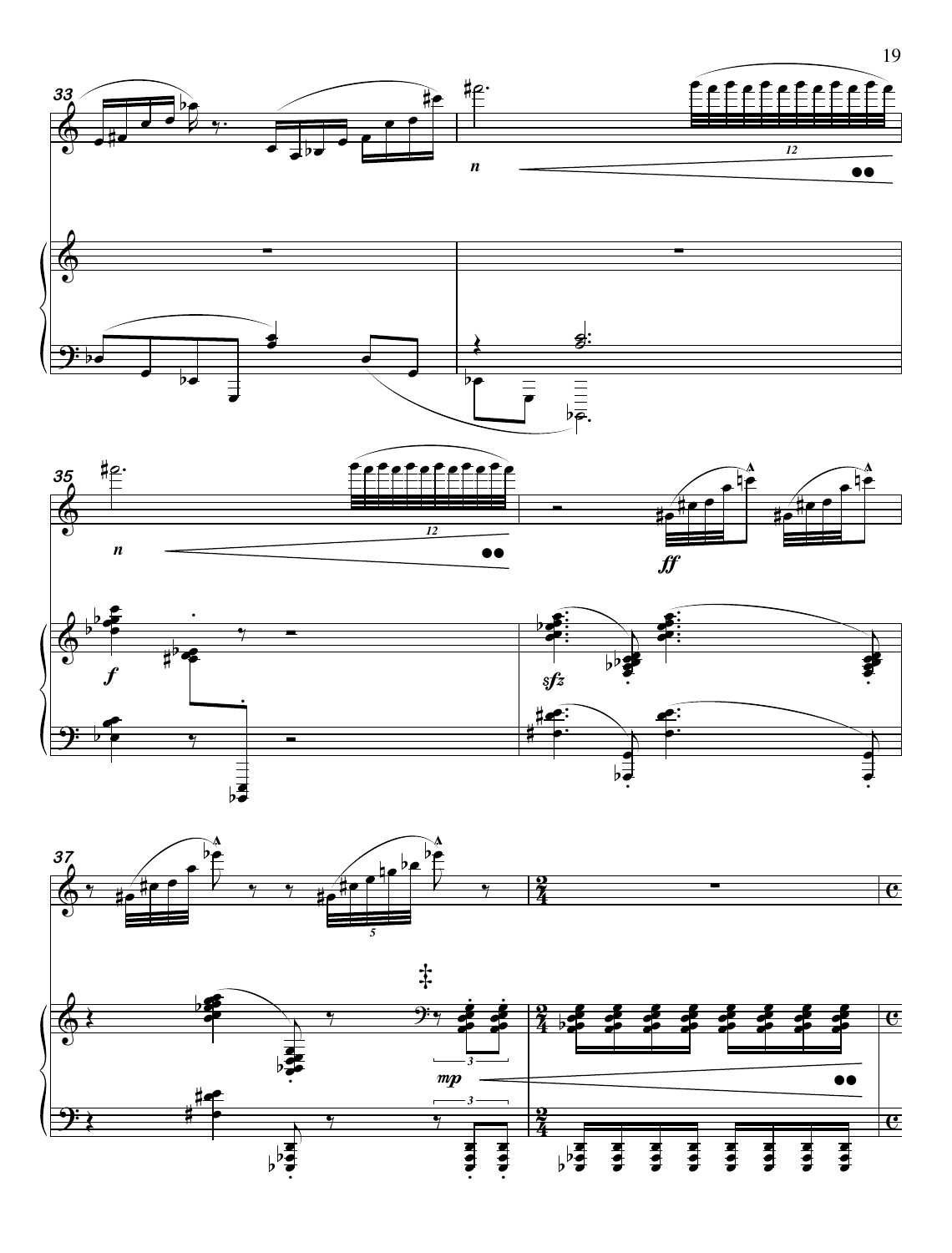



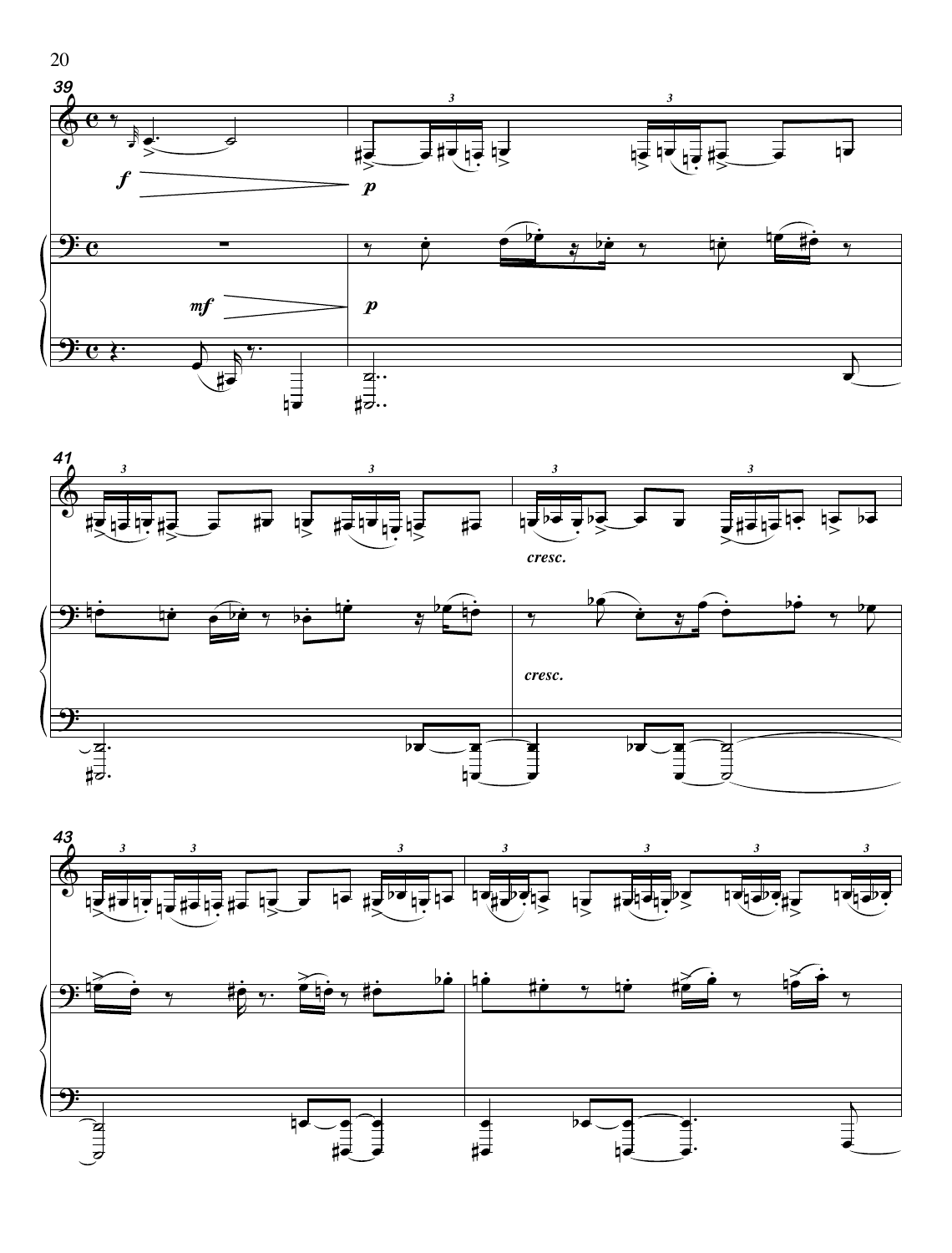



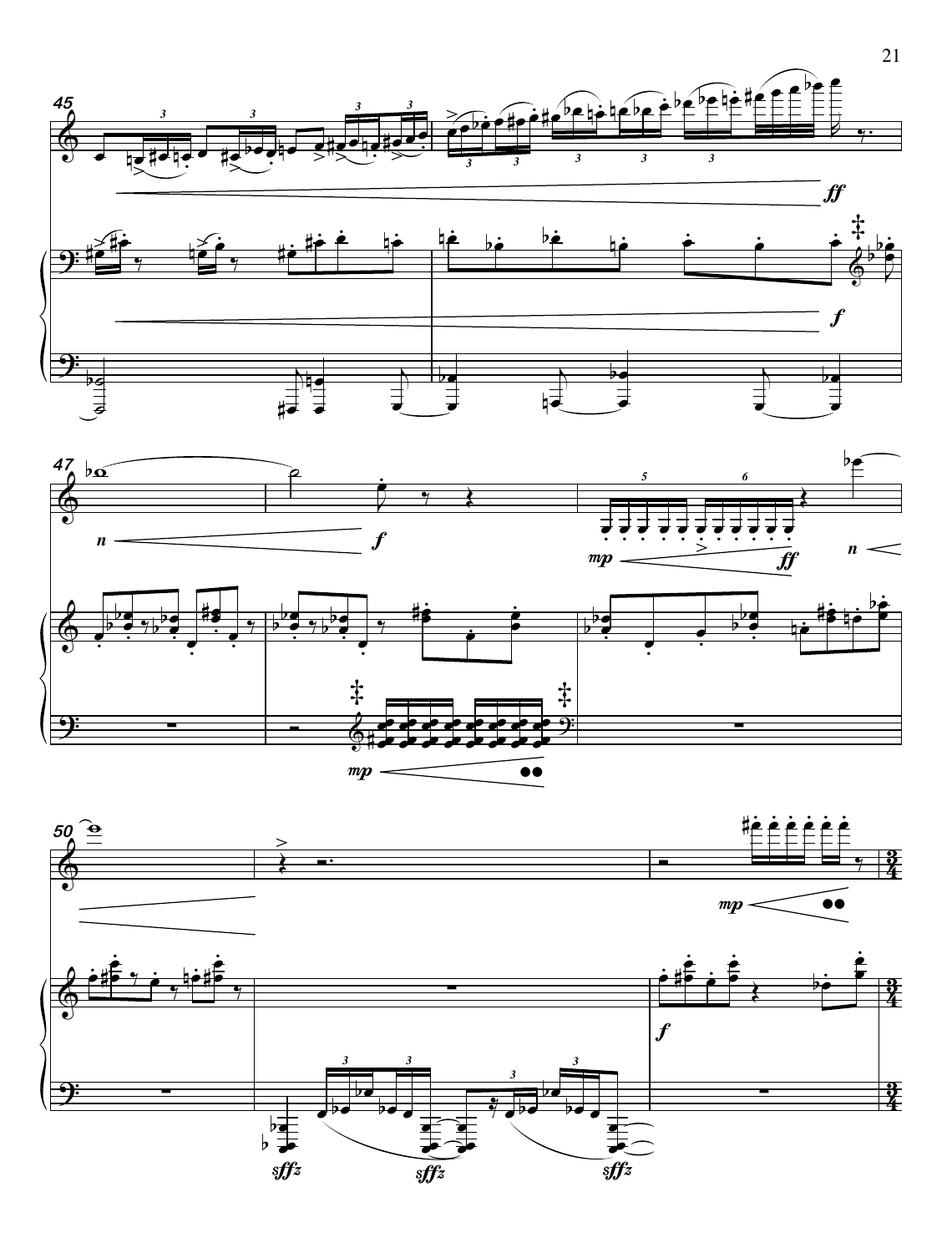